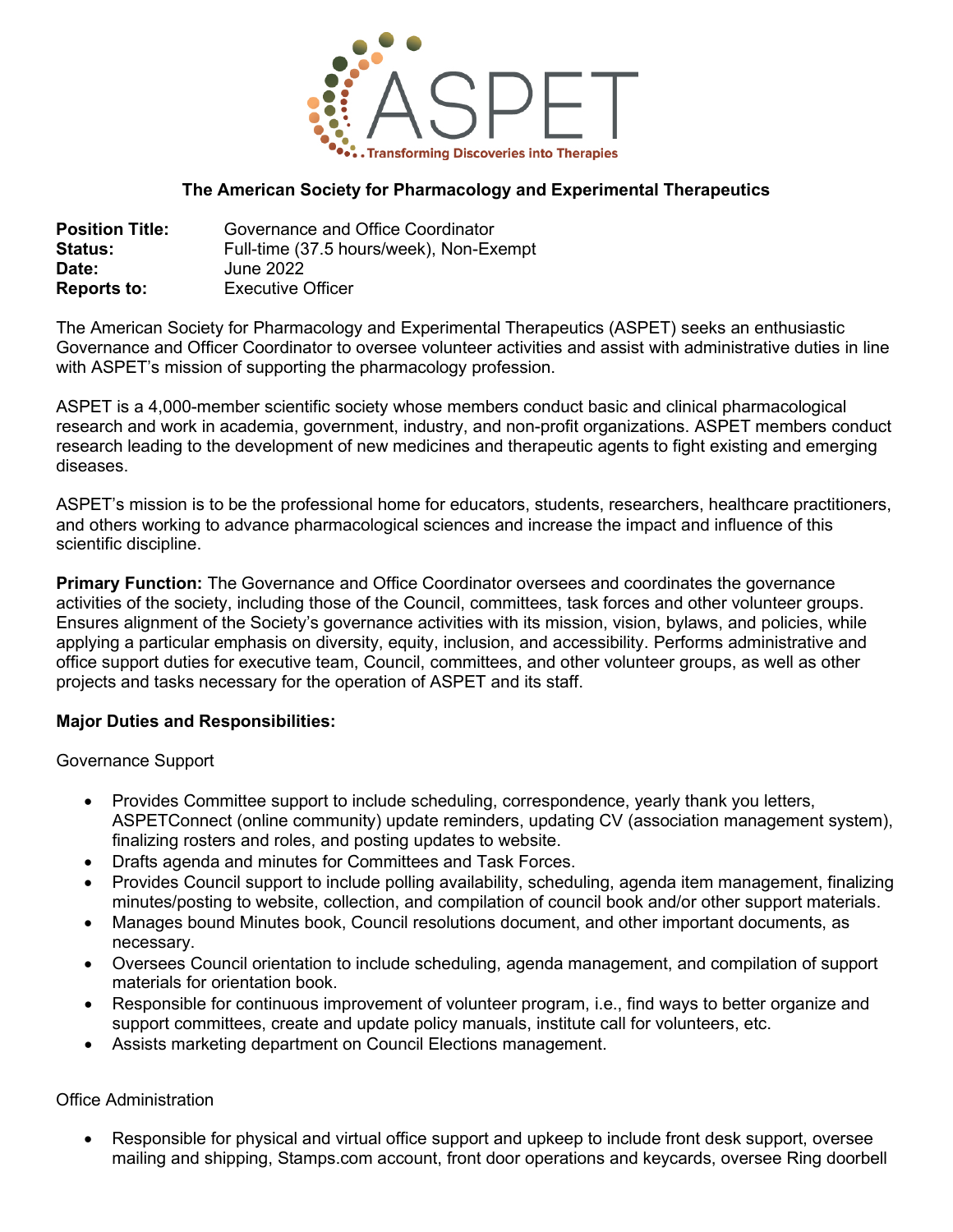(and monitor app), manage office supplies, support IT software updates and equipment purchasing as needed, etc.

- Assists with coverage of customer phone line.
- Coordinates all ASPET office conference room scheduling, meeting setup and support, including staff meetings and celebrations; Provides support for Meetings department initiatives, Council meetings, Annual Meeting, etc.
- Updates and maintains ASPET documents including org charts, phone extensions lists, birthdays, etc.
- Coordinates new employee onboarding.
- Provides administrative support for Executive Officer and other VIPs, to include booking travel, preparing, and scheduling itineraries, and scheduling meetings (in-person and Zoom).
- Assists with all Annual Meeting preparations to include proofing of conference materials, assist with shipping process, housing/registration reports, visa letters, customer questions, organize all meeting collateral, and field telephone FAQ calls.
- Other duties as assigned.

# **Skills and Experience:**

- Bachelor's degree preferred. College courses with relevant work experience required.
- 2+ year of experience supporting executive staff, Boards of Directors, Committees, or other volunteer groups, preferably in an association or nonprofit organization
- Strong interpersonal skills, written and verbal communication skills, organization skills, attention to detail, and proof-reading skills
- Able to problem-solve, meet deadlines, and prioritize multiple tasks and projects
- Interacts professionally and collaboratively on a team
- Flexible and highly adaptable to take on new or changing priorities
- Adept at working with volunteers, especially volunteer committees
- Proficient with MS Office suite, and other computer skills
- Travel to Annual Meeting and other meetings required, typically less than 5%

### **Benefits**

This position offers a competitive salary with exceptional benefits that include a 403(b)-retirement plan; paid time off; medical, dental and vision insurance plans; flexible spending account; life and short- and long-term disability insurance.

### **Location**

This position is located in Rockville, Maryland and in walking distance to the Metro and on major bus lines. ASPET currently operates on a flexible work schedule with options for telework; some in-office time is required.

### **Physical Requirements**

This position is located in an office setting. It requires prolonged periods of remaining stationary. Candidates need to occasionally move about inside the office to access file cabinets, office machinery, etc., and need to be able to move boxes weighing up to 30 lbs. This position will be required to move computer equipment and set up workstations for new employees on occasion. They will constantly operate a computer and other office productivity equipment such as a copy machine and computer printer.

# **To Apply:**

**For more information and to apply, visit<http://www.faseb.org/employment>**. Please send a cover letter, resume, and salary requirements.

### **Individuals with Disabilities:**

If you need an accommodation to complete the application process, please contact FASEB's Human Resources Department at resumes@faseb.org.

To learn more about ASPET, please visit [www.aspet.org](http://www.aspet.org/)